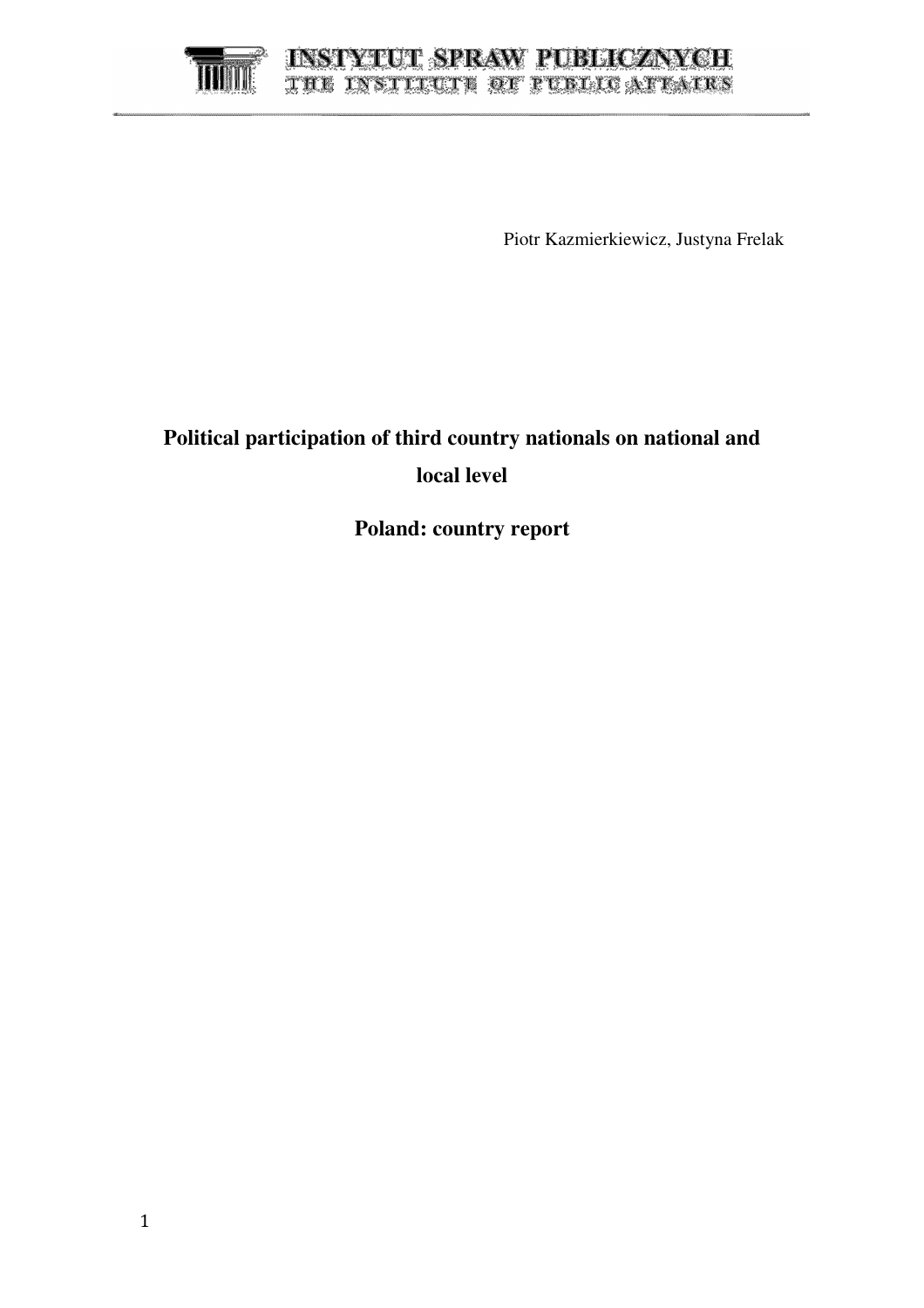### **1. State actors, national and European policies**

#### **1.1. Legislation**

#### *Normative framework*

Polish Constitution ensures to all persons:

- $\blacksquare$  "freedom to express opinions" (Art. 54)
- " "freedom of peaceful assembly"  $(Art. 57)$
- " freedom of association" (Art. 58)<sup>1</sup>

Poland has not ratified and, according to the latest ECRI report, is not planning to sign the European Convention on the Participation of Foreigners in Public Life at Local Level. The 2010 ECRI report on Poland reiterates earlier Council of Europe's recommendations for the country to ratify the Convention, which in Article 6 stipulates that each Party "grant every foreign resident the right to vote and to stand for election in local authority elections".<sup>2</sup> The ECRI report states that the Polish government admit that "they have already granted all European Union citizens the right to vote and stand in local elections and are not prepared to go beyond that."<sup>3</sup>

#### *Voting rights*

Active and passive voting rights in national elections are restricted to Polish citizens.<sup>4</sup> Amendments to the law on local elections, entering into force on 1 May

<sup>1</sup> Constitution of the Republic of Poland of 2 April 1997, available at: http://www.senat.gov.pl/k5eng/dok/konstytu/konstytu.htm

<sup>2</sup> Convention on the Participation of Foreigners in Public Life at Local Level of 5 February 1992, available at: http://conventions.coe.int/Treaty/en/Treaties/Html/144.htm

<sup>3</sup> ECRI Report on Poland (fourth monitoring cycle), adopted on 28 April 2010, p.

<sup>4</sup> Articles 6 and 8 of the Law on elections to the Sejm of the Republic of Poland and to the Senate of the Republic of Poland of 12 April 2001 (Journal of Laws No. 190, item 1360 of 2007)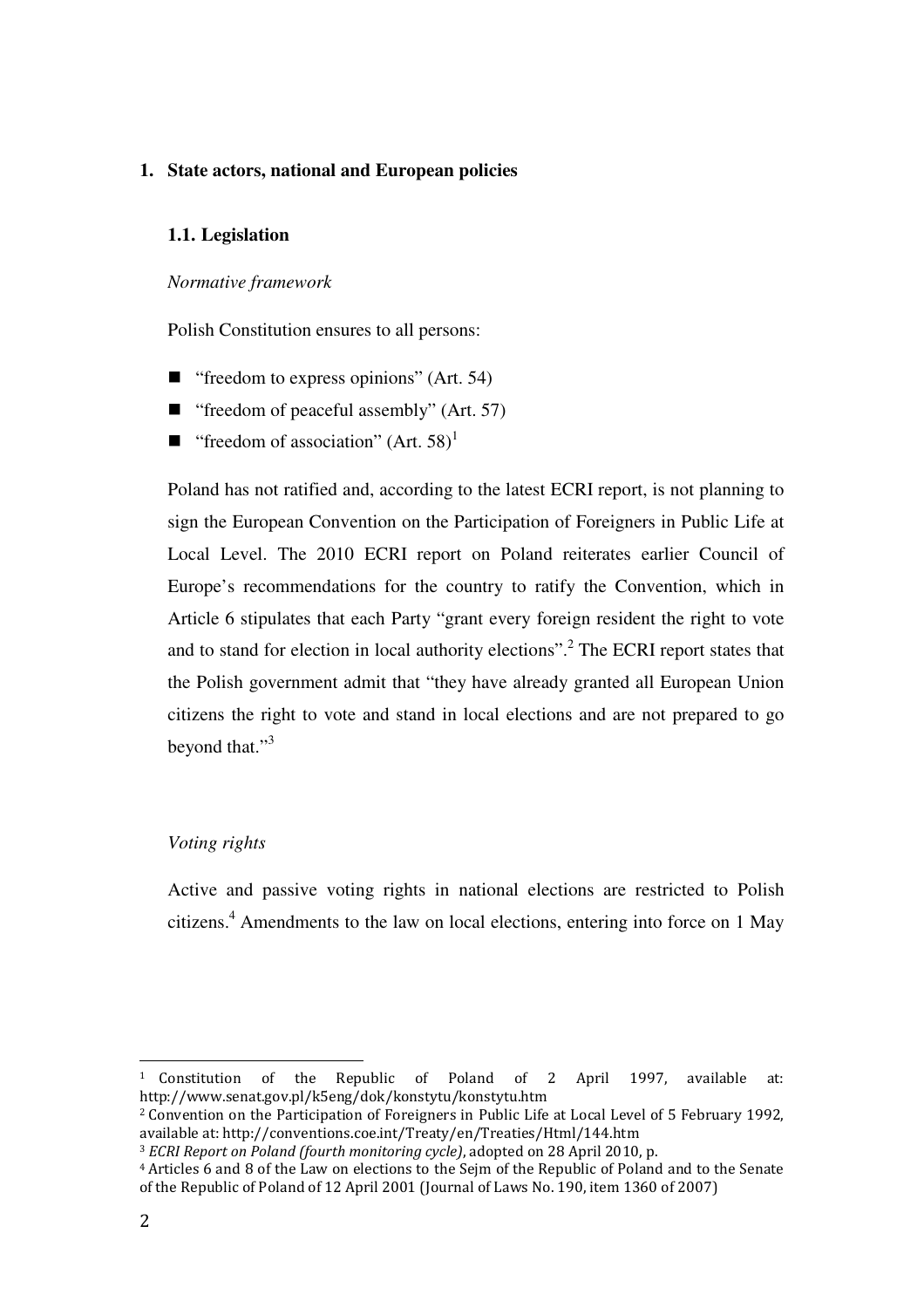2004, have extended both active and passive rights for elections to local councils to citizens of EU Member States, residing permanently in the locality.<sup>5</sup>

Extending voting rights to foreigners was met with some political opposition. A group of nationalist MPs submitted a query to the Constitutional Court regarding the constitutionality of the extension of the right to take part in elections to the European Parliament to nationals of EU Member States, residing in Poland. The Court ruled the extension constitutional in its verdict of 31 May 2004, in which it upheld the right of nationals of EU Member States to take part in the EP elections as one their fundamental rights and rejected the interpretation that the mandates of members of the European Parliament as "representatives of Nations of Member States" implied that "active and passive voting rights in the elections to the European Parliament could only be exercised by EU citizens within the national community, to which they belong as citizens".<sup>6</sup>

#### *Right of association*

Constitutional guarantee of freedom of association is realized by the Law on associations of 7 April 1989, which defines an association as a "voluntary, selfgoverned and permanent organization, set up for non-profit purposes" (Art. 2(1)). Under this Law, while all foreigners may join existing associations (as long as their statutes allow this), only permanent residents of Poland may form such associations.<sup>7</sup> However, the term "associate" used in the Law is imprecise and could be understood narrowly to mean "participate in" rather than "establish". This restriction was criticized as unduly limiting the application of the constitutional norm (Prof. Hubert Izdebski of Warsaw University) and in

<sup>5</sup> Articles 6a and 7 of the Law on elections to councils of communes, powiats and regional parliaments of 16 July 1998 (Journal of Laws No. 176, item 1190 of 2010)

<sup>6</sup> Constitutional Court, ruling of 31 May 2004 (K 15/04), Udział cudzoziemców w wyborach do Parlamentu EuropejskiegoI, available at: http://www.trybunal.gov.pl/omowienia/documents/K\_15\_04\_PL.pdf

<sup>7</sup> Article 4 of the Law on associations of 7 April 1989 (Journal of Laws, No. 20, item 104 of 1989, No. 14, item 86 of 1990)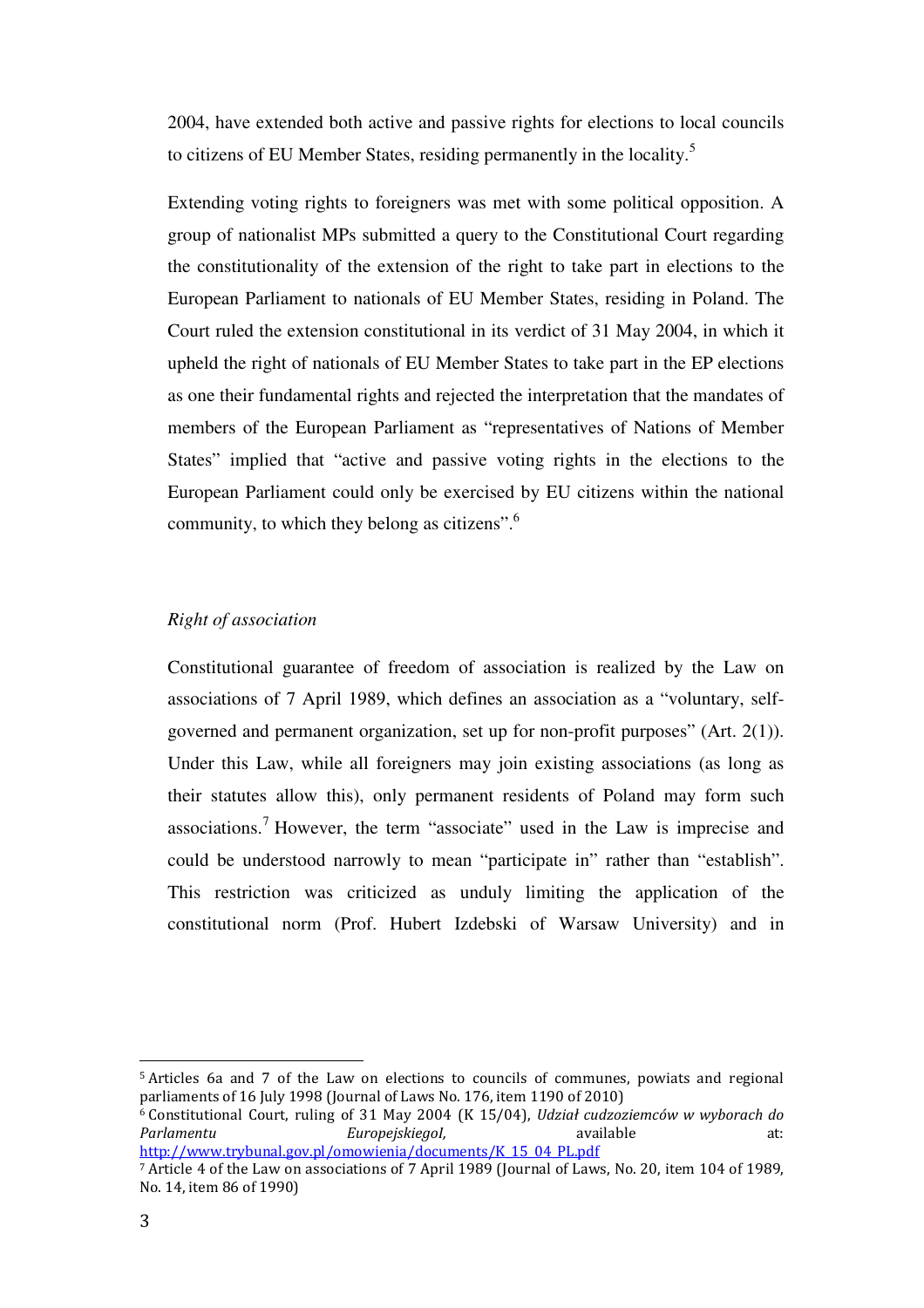contravention of the European Convention of Human Rights (Maciej Bernatt of the Helsinki Foundation of Human Rights).<sup>8</sup>

In his opinion, published in January 2009, Prof. Izdebski noted that this restriction was untenable as it denied a universal human right, and distorted the local "market of non-governmental organizations" relegating Poland to the status of a location merely of branches of global associations, while posing a barrier to the establishment of genuinely international associations. Prof. Izdebski called for waiving Article 4 of the Law and replacing the term "Polish national" with "everyone" as founders of associations as well as granting international associations the right to operate in Poland without necessarily seeking separate establishment in Poland.<sup>9</sup>

A draft bill of the amended Law on Associations, submitted on 4 November 2010 by a group of senators, led by Civic Platform's Łukasz Abgarowicz, removed this restriction. The draft makes no distinction between foreigners and nationals, extending the right to all physical and legal persons, in the scope envisioned by the Civil Code.<sup>10</sup> However, following severe criticism from the civil society, the draft was withdrawn by the initiators on 3 March  $2011$ .<sup>11</sup>

#### *Membership in trade unions and political parties*

Article 59 of the Constitution guarantees freedom of membership in trade unions and employers' associations, stipulating that the scope of this guarantee must not be limited by statutory law other than in cases dictated by international

<sup>&</sup>lt;sup>8</sup> Ewa Graczewska-Ivanova, "Rejestracja stowarzyszeń sprzeczna z prawem Unii", Gazeta Prawna, 27 April 2009, available at: http://prawo.gazetaprawna.pl/artykuly/313767,rejestracja\_stowarzyszen\_sprzeczna\_z\_prawem \_unii.html (accessed on 3 April 2011)

<sup>9</sup> Hubert Izdebski, Prawne warunki funkcjonowania stowarzyszeń w Polsce. Propozycje zmian legislcyjnych, Opinie i Ekspertyzy (OE-101), Biuro Informacji I Dokumentacji, Kancelaria Senatu, January 2009, available at: http://www.isp.org.pl/kompas/files/izdebski.doc

<sup>10</sup> Art. 2 of the draft Law on associations, Publication No. 1028 of the Senate of the Republic of Poland, 7th term.

<sup>11</sup> http://www.senat.gov.pl/k7/dok/dr/1000/1028w.pdf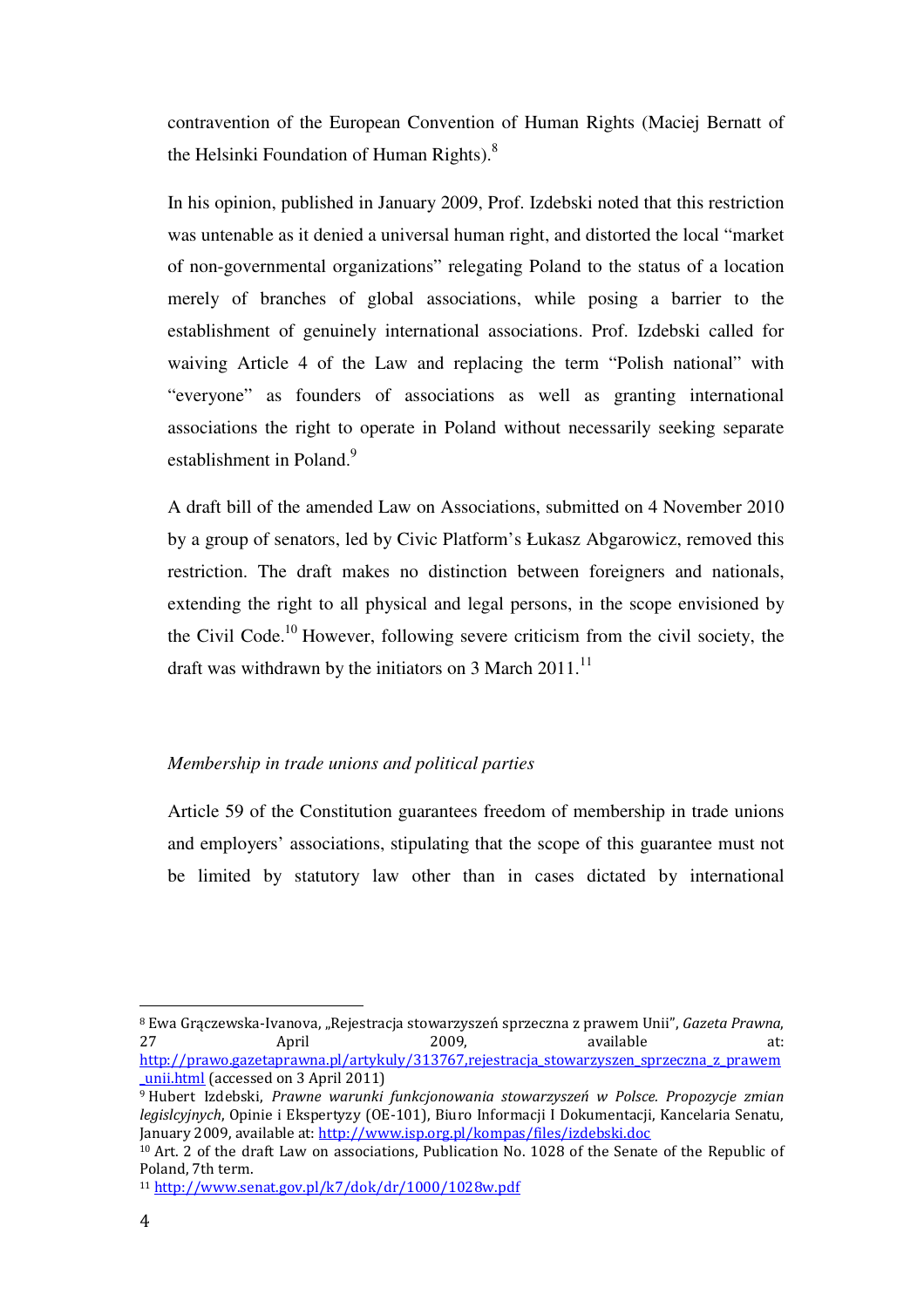commitments. Law on trade unions opens the right to form and join trade unions to all "employees regardless of the form of their employment".<sup>12</sup>

Membership in political parties is restricted under the Polish Constitution to nationals (Art. 11). The restriction is reiterated in the Law on political parties of 27 June 1997 where Article 2 states that "Membership of political parties is open to citizens of the Republic of Poland..."<sup>13</sup>

#### *Right of assembly*

Constitutional freedom of assembly is reinforced in the statutory law. Article 1 of the Law on assemblies grants "everyone" the liberty of peaceful assembly, defined as a gathering of at least 15 persons, "called up to hold session or make a joint declaration". Foreigners may also organize such gatherings as Article 3 of the Law grants the right of organization to all persons with full legal powers.<sup>14</sup>

#### **1.2. National strategies**

#### *Strategic documents*

Experts have long noted that the national policy towards foreigners has not been guided by a strategic approach. It is evident in the delay with which the National Migration Strategy has been developed. Although work on the Strategy continues since 2003, the document was only presented on 6 April 2011.<sup>15</sup> According to preliminary public announcement by the Department of Migration Policy of the Ministry of Interior,<sup>16</sup> the Strategy would place significant emphasis on issues of integration of foreigners, concluding, *inter alia*:

 definition of objective of integration—enabling a migrant to function independently in Poland

<sup>12</sup> Art. 2 of the Law on trade unions of 23 May 1991

<sup>13</sup> Journal of Laws, No. 98, item 604 of 1997

<sup>14</sup> Law on assemblies of 5 July 1990 (Journal of Laws, No. 51, item 297 of 1990)

<sup>&</sup>lt;sup>15</sup> Ministry of Internal Affairs and Administration, Nowa polityka migracyjna Polski, 6 April 2011, available at: the state at a state at  $\alpha$  and  $\alpha$  at  $\alpha$  at  $\alpha$ 

http://www.mswia.gov.pl/portal/pl/2/9071/Nowa\_polityka\_migracyjna\_Polski.html 16 Monika Prus, Stategia migracyjna dla Polski: stan prac, wyzwania, Ministry of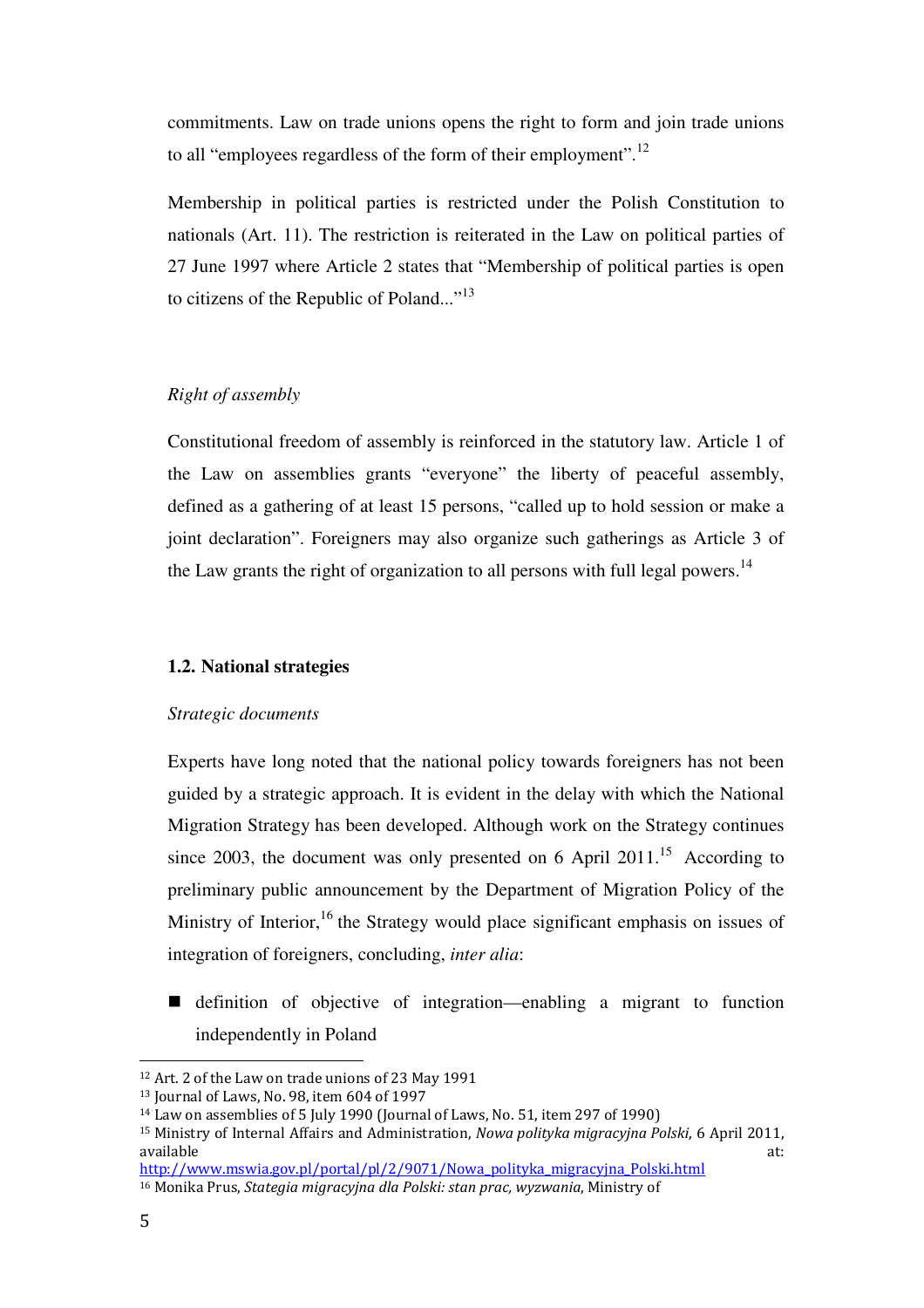- facilitated access to residence upon demonstrating a certain level of integration (e.g. language proficiency)
- complementarity of financing from state budget and the European Fund for Integration of Third Country Nationals
- support to activities familiarizing immigrants' issues and concerns to the Polish society.

The Strategy does not appear to promote a multicultural model of activity of migrants. Instead, it seems to favour some form of assimilation, which is clear from the following objectives of the draft Strategy:

- **P** proficiency in Polish is understood as vital to effective integration
- **P** preferences for foreigners of Polish origin in obtaining residence and work permits
- introducing preferential paths toward naturalization for spouses of Polish nationals and foreigners with command of Polish language.

The Strategy adopts a dichotomous view of immigration, seeing in it on the one hand possibility for harnessing migrants' demographic, economic and cultural potential. However, at the same time, the document foresees "potential social tensions and lack of tolerance on the part of the host country's citizens due to cultural distance as well as implicit and explicit competition on the labour market".<sup>17</sup>

The Strategy gives some indication of the forms of migrants' participation in public life, which are to be promoted. Among recommendations pertinent to this issue are the following:

- increasing the role of diasporas in foreigners' integration,
- support to migrant organizations in "active coexistence in civil society", defined, *inter alia*, as interest representation and promotion of own community

<sup>17</sup> Nowa polityka migracyjna Polski, op. cit., p. 12.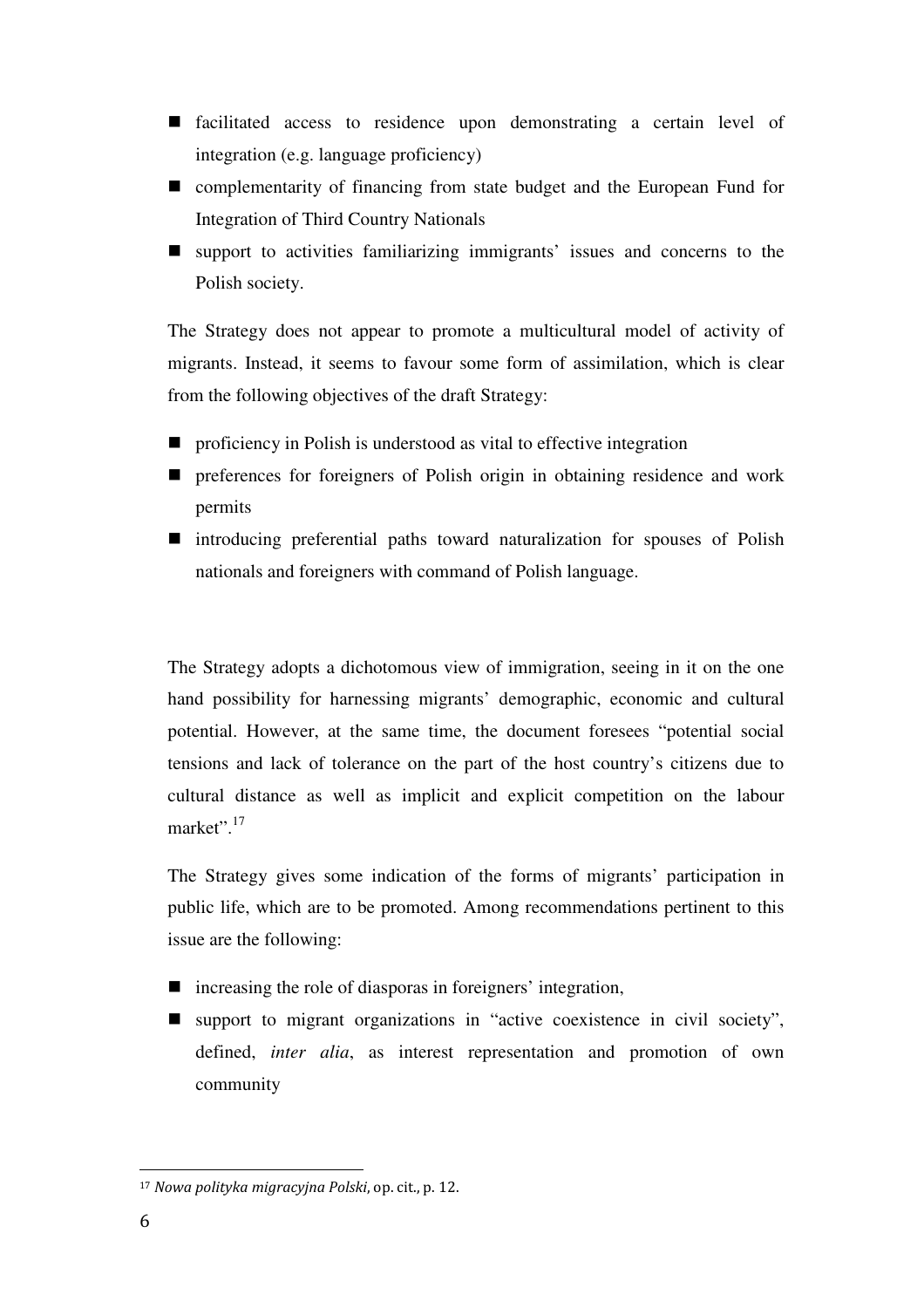- building "cooperation platforms", enabling migrants' associations and individual migrants to cooperate with Polish associations, foundations and communities on cultural and social issues,
- $\blacksquare$  raising the role of the state in providing migrants with information on legal employment and residence in Poland.<sup>18</sup>

These recommendations flow from the diagnosis provided in the Strategy, which notes the virtual absence of strong migrant diasporas (with the exception of the Vietnamese and Armenians) and identifies as a problem dispersion of migrants, who lack "support or sense of community" that diasporas provide. However, the Strategy argues that small scale of permanent immigration so far and the absence of the issue in the political debate or social awareness did not warrant launching integration programs for migrants other than refugees.<sup>19</sup>

Migration Strategy in the announced shape does not represent departure from strategic directions outlined in other mid-term and long-term state planning documents. The current government adopted on 30 December 2008 a revision of the National Development Strategy for  $2007-2015^{20}$  in which it called for a "rational migration policy" as part of its employment-growth package. It is symptomatic that the all the declared measures concentrated on maintaining ties with and return of the Polish migrants residing abroad. The focus on return migration of Poles correlates with the diagnosis given in the original Strategy, adopted in 2006, in which emigration, especially of young Poles, would constitute "draining of the human capital". The Strategy forecast "a growing migration to Poland" but viewed it negatively, expecting that it would result in "appearance of new legal, social and job market problems."<sup>21</sup> The Strategy of 2006, revised in 2008, underscored "complementary character" of labour immigration, which

<sup>18</sup> Ibid., p. 72.

<sup>19</sup> Ibid., p. 68.

<sup>20</sup> Założenia aktualizacji "Strategii Rozwoju Kraju 2007-2015", available at: http://www.mrr.gov.pl/rozwoj\_regionalny/poziom\_krajowy/strategia\_rozwoju\_kraju\_2007\_201 5/Documents/Zalozenia\_aktualizacji\_SRK\_przyjete\_przez\_RM\_30\_grudnia\_2008r.pdf <sup>21</sup> Ministry of Regional Development, National Development Strategy 2007-2015, Warsaw, November 2006, p. 20, available at: http://bip.mrr.gov.pl/Strategia%20Rozwoju%20Kraju/Documents/41cc229de0f54a0fb792714f 5a362120SRKwangielska0607.zip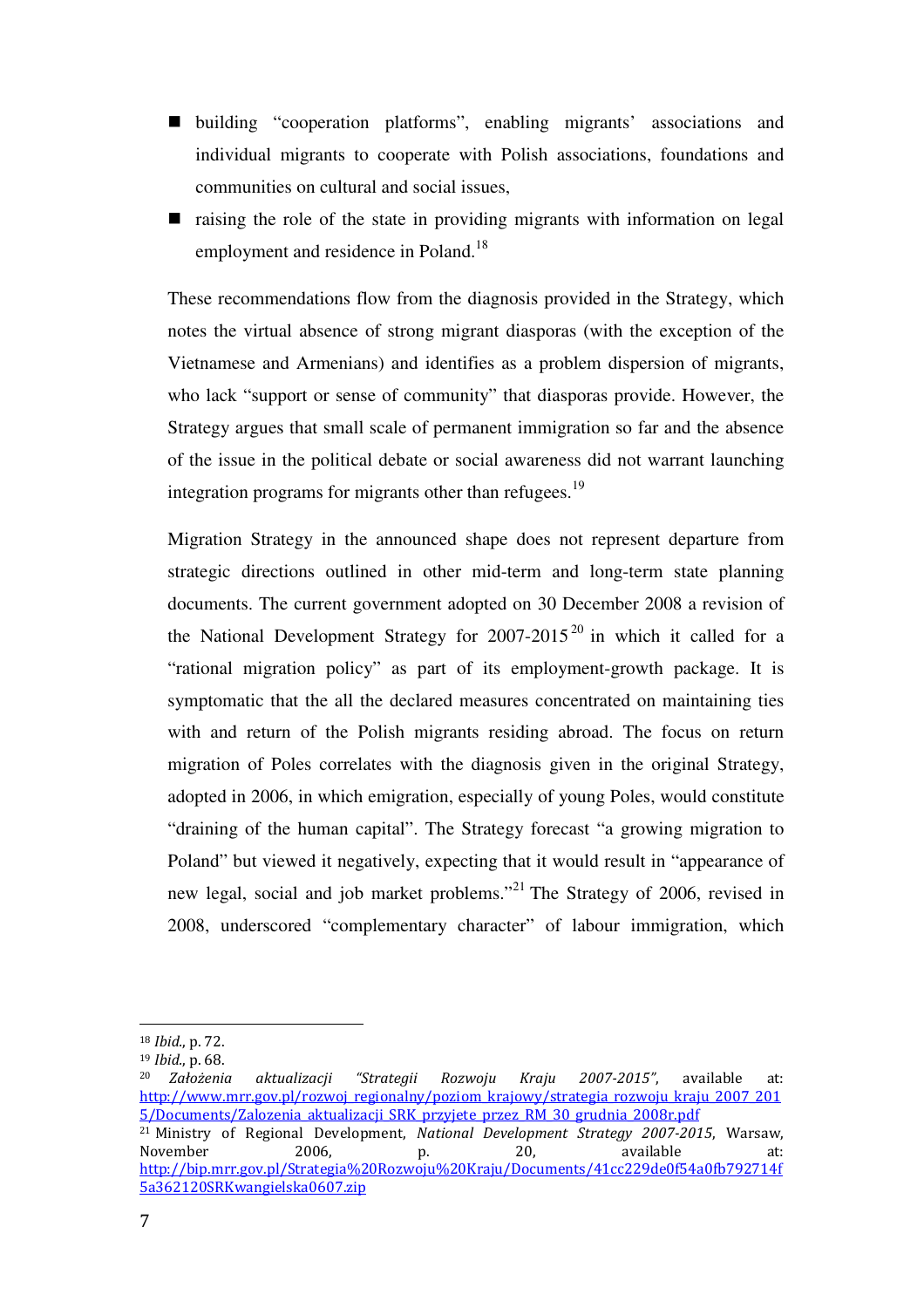would only be admitted upon "analysis of the migration balance" to address skill shortages.<sup>22</sup>

Limited space allotted to immigration in strategic documents, the delay in working out a comprehensive migration strategy and relatively closed manner in which the latter document has been elaborated were subject to criticism from experts. In an interview in January 2011, Magdalena Lesińska, Deputy Director of Warsaw University's Centre for Migration Research remarked that the "official migration strategy for Poland is a document that has been prepared for eight years and has not been officially completed". In her opinion, too much focus was put on issues of emigration with insufficient attention to immigration, and the overall debate suffered from the fact that migration policy is a matter of discussion involving a small circle of stakeholders.<sup>23</sup> In turn, Mikołaj Pawlak of Caritas Polska made in February 2011 a plea for dissemination of the Strategy among key non-governmental organizations assisting migrants so that they could offer comments prior to the launch of formal social consultations.<sup>24</sup>

#### *Integration of migrants*

A different, more open to participation, approach was adopted by the Ministry of Labour and Social Policy, which is the central authority responsible for social integration of migrants. In the Social Policy Strategy for 2007-2013, adopted by the government on 13 September 2005, Priority 7 ("Social and professional integration of immigrants" tackled some issues related to civic and political participation of migrants. One priority is the "ongoing cooperation with a platform of organizations representing or working on behalf of immigrants". Particular attention was paid to the need to build communities of refugees. It is worth mentioning that the document placed active support for organization of diasporas

<sup>22</sup> Ibid., p. 57.

<sup>&</sup>lt;sup>23</sup> Polish Press Agency release, 17 January 2011, Konferencja o kryteriach polityki migracyjnej UE. See also a summary of the European Fortress? The Future of European Union migration policy at: http://www.demoseuropa.eu/index.php?option=com\_content&view=article&id=614&Itemid=13 0

<sup>24</sup> Mikołaj Pawlak, Stanowisko w sprawie opublikowanego w dniu 24 lutego 2011 roku projektu założeń do projektu ustawy o cudzoziemcach w ramach konsultacji społecznych, 14 March 2011, available at: http://grafitstudio.pl/praktykiintegracji/images/stories/aktualnosci/11\_03\_14%20-%20pismo%20do%20mswia.pdf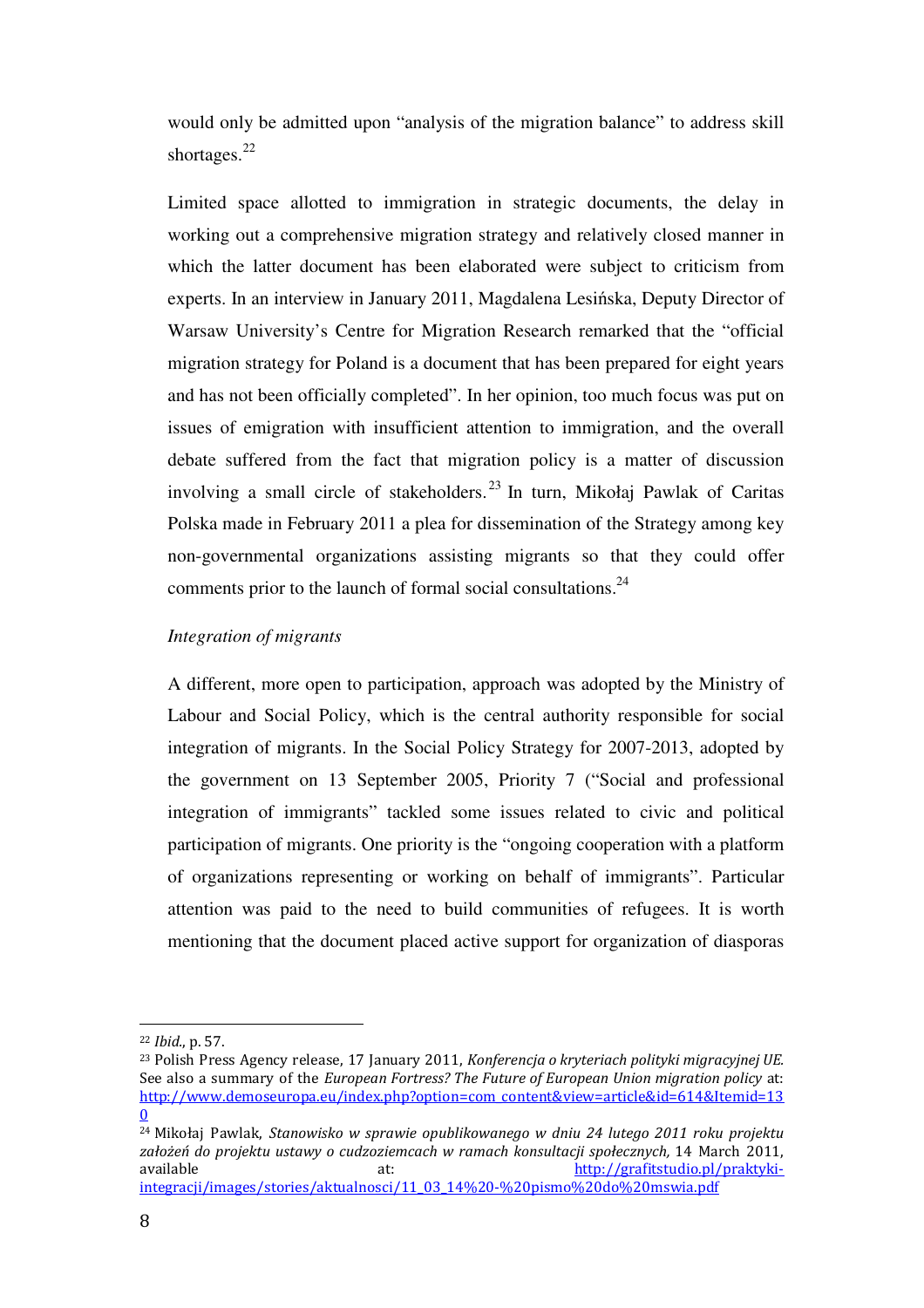in the context of unfavourable demographic trends in Poland, suggesting measures to attract younger compatriots to join the existing diasporas.<sup>25</sup>

In February 2007, the Interdepartmental Team for Migration was established by the Prime Minister. One of the five Working Groups within the Team is concerned with integration of foreigners. Headed by the Minister of Labour and Social Policy, the Working Group'a tasks include cooperation with nongovernmental organizations and developing annual and multi-year programmes for the European Fund for Integration of Third Country Nationals.<sup>26</sup> The Group gathers representatives of state ministries, local governments, international and non-governmental organizations. Following a two-year period of inactivity, the Working Group has met twice this year already, and at its latest session, held on 3 March 2011, it was concluded that the Group's prime objective would be to "elaborate directions for the Polish integration policy" through close consultations with the entire NGO community concerned with integration issues in Poland.<sup>27</sup>

Another sign of growing openness of the state administration to non-governmental voice in the course of planning Poland's integration policy was the survey that the Ministry of Interior circulated in 2009/2010 among 97 institutions and organizations, including 16 migrant and minority organizations. Unfortunately, only 7 NGOs and 1 immigrant association responded to the survey, making the results indicative primarily of the government position on the question of directions of state integration policy. Analysis of the results of the survey, published in January  $2011$ ,<sup>28</sup> provides insights relevant to the discussion of the role of migrants' participation in public life in their integration.

When asked whether foreigners ought to adapt, assimilate or integrate in the Polish society, most respondents pointed to some form of integration, and some of

<sup>&</sup>lt;sup>25</sup> Strategia polityki społecznej na lata 2007-2013, Ministry of Social Policy, 2005, p. 40, available at: http://ec.europa.eu/ewsi/UDRW/images/items/docl\_14681\_149716116.pdf

 $26$  Paulina Babis, Integration of immigrants in Poland, Ministry of Labour and Social Policy, available at: http://www.slovo21.cz/prilohy/PaulinBabis\_Integration\_of\_immigrants\_in\_Polandost.pdf

<sup>&</sup>lt;sup>27</sup> As stated by the head of the Working Group, Paulina Babis, Ministry of Labour and Social Policy. See the summary of the session at: http://grafitstudio.pl/praktykiintegracji/images/stories/aktualnosci/relacja%20ze%20spotkania%20grupy%20roboczej%20 ds.pdf

<sup>&</sup>lt;sup>28</sup> Ministry of Internal Affairs and Administration, Analiza ankiety na temat polityki integracyjnej, January 2011, available at: http://www.forummigracyjne.org/files/171/Analiza\_ankiety\_integracyjnej.pdf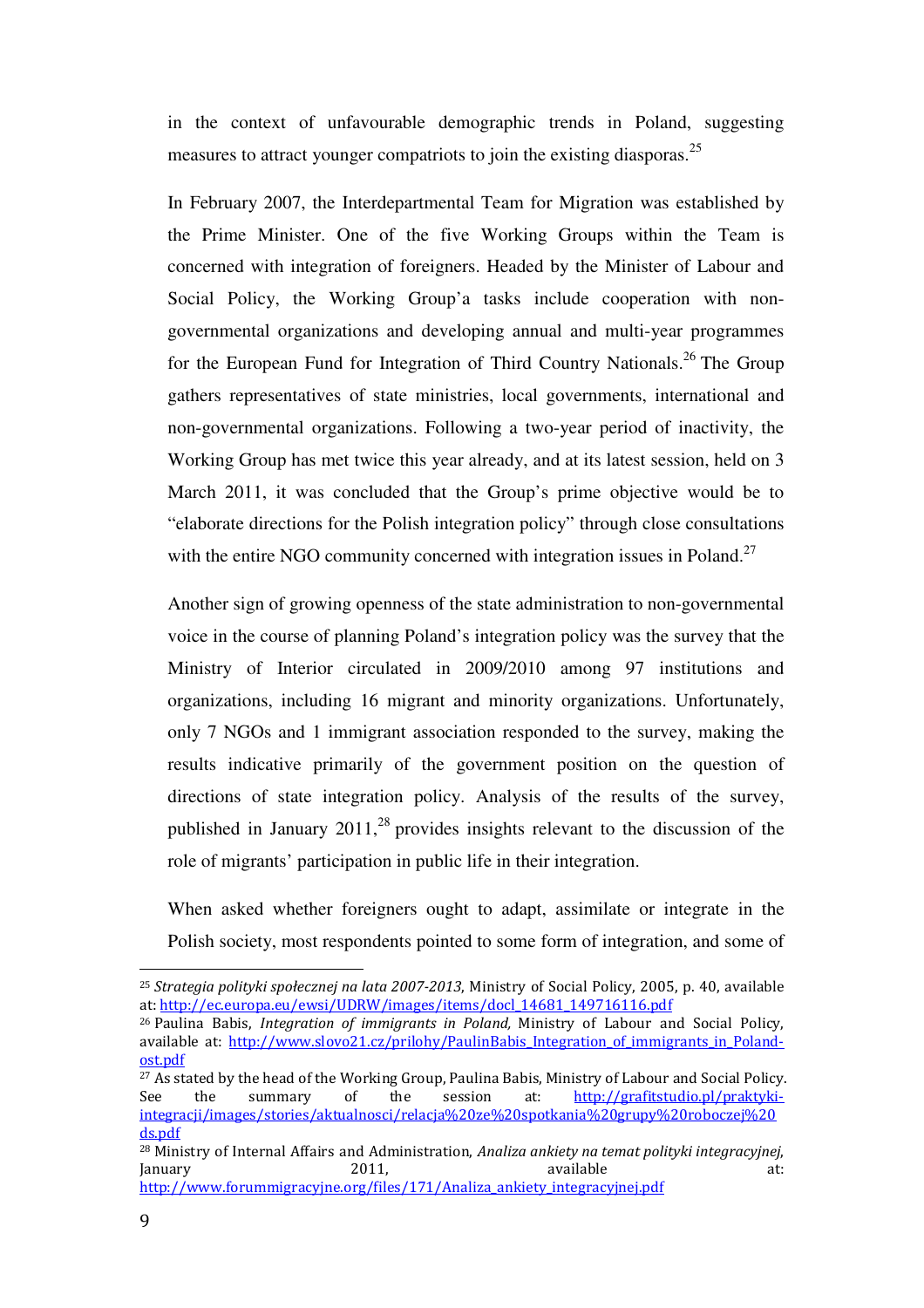them underscored the importance of active participation in the process. For instance, the governor of Lublin named as one of the indicators of integration "full participation in social and political life" while governors of Warsaw and Łódź highlighted the importance of involvement of migrants in integration programmes. Ministry of Foreign Affairs rejected the option of assimilation while one of the governors suggested that migrants ought to decide which option of relations with the host society they would be interested in. Assimilation was generally found inappropriate for migrants who "originate from other cultural or religious traditions", in particular pointing to the Chechens. Some respondents noted that integration might follow adaptation, and be only of interest to some migrants as many among newcomers to Poland are still not interested in staying in Poland, instead treating it as a stepping stone towards departure for the more developed destinations. The only immigrant association, that of Armenians, responded that the proposed options represented stages of a long process.

#### *Consultation on local level*

In the course of an interview, head of the Department of Foreigners of the Provincial Mazovian Office, which processes the bulk of residence legalization applications, covered the initiatives aiming at informing migrants of their rights and methods of consultations with migrants' NGOs. As part of the "Centre of Information for Foreigners" project, financed by the European Fund for Integration of Third Country Nationals, the Office tackled some of the problems identified in the course of an independent evaluation, carried out by the Institute of Public Affairs in 2009. A helpdesk was established with boards containing information on procedures in most common languages (starting with Ukrainian and Vietnamese). A series of trainings was run during which the Office staff improved their client service skills and was made aware of multicultural issues.

In collaboration with NGOs specialized in assistance towards migrants, the Office launched further initiatives:

■ information hotline and website (Polish Migration Forum),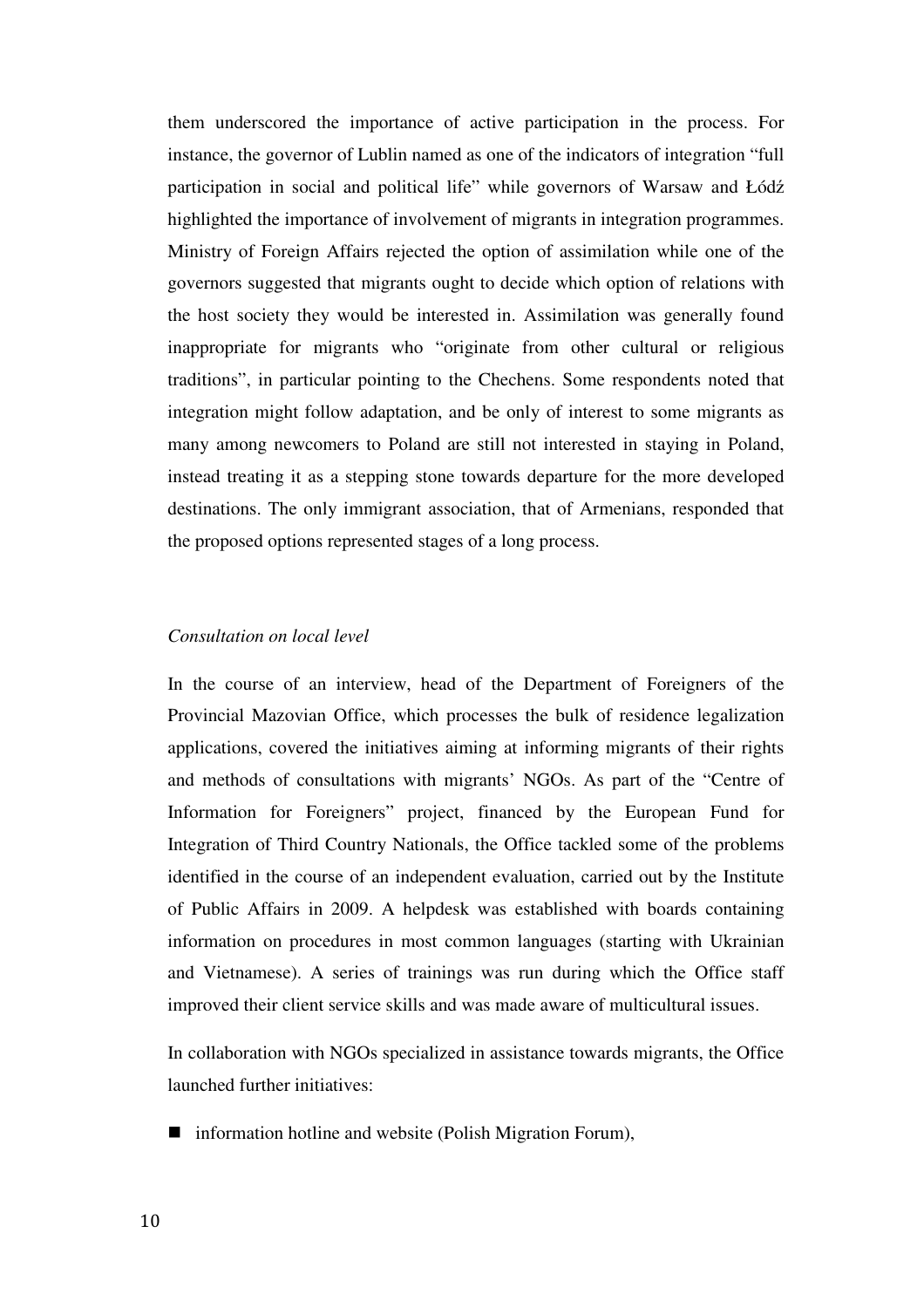# **Information Centre for Foreigners (Association for Legal Intervention)**<sup>29</sup>

The Department of Foreigners' unique initiative for reaching out to migrants and identifying their concerns is the Foreigners' Forum, set up on 12 March 2008 as one of the platforms for the cooperation of regional state administration with the civil society. In the words of the Head of the Department, the Foreigners' Forum represented a response to the criticisms from the non-governmental side and was initially a tool to improve the system of service for legalizing foreigners' residence and sharing opinions and undertaking joint actions to deal with their concerns. The cooperation within the Forum led to "breaking the ice" between the two sides, which culminated in the decision to subject the residence procedure and practices to evaluation by the non-governmental team.<sup>30</sup>

#### **1.3. Political parties**

Electoral programmes of major political parties are silent on issues of immigration. The Civic Platform's programme for 2007 parliamentary elections proposes instead to offer incentives for return of Polish migrants who have left the country for other EU Member States in large numbers since  $2004$ <sup>31</sup>. In an interview with a representative of the junior member of the governing coalition, it was established that the Polish Peasant Party shares this view, focusing on opportunities for return of Polish emigrants rather than viewing immigrants as a solution to the country's economic needs.

Issues related to civic and political participation are in the portfolio of two ministries: Internal Affairs and Administration filled in from the nomination of the Civic Platform (responsible for legalization of residence and relations with NGOs) and the Labour and Social Policy, headed by a minister indicated by the Polish Peasant Party, the junior coalition partner (in charge of social integration of

<sup>29</sup> Mazovian Provincial Office, Kierunki zmian w obsłudze migrantów na przykładze działania Wydziału Spraw Cudzoziemców Mazowieckiego Urzędu Wojewódzkiego, presentation, 29 March 2010

<sup>30</sup> Izabela Szewczyk, Współpraca Wojewody Mazowieckiego z organizacjami pozarządowymi na przykładzie Forum Cudzoziemców, presentation, 28 January 2010

 $31$  Civic Platform, Program PO. Polska zasługuje na cud gospodarczy, available at: http://www.platforma.org/pl/program/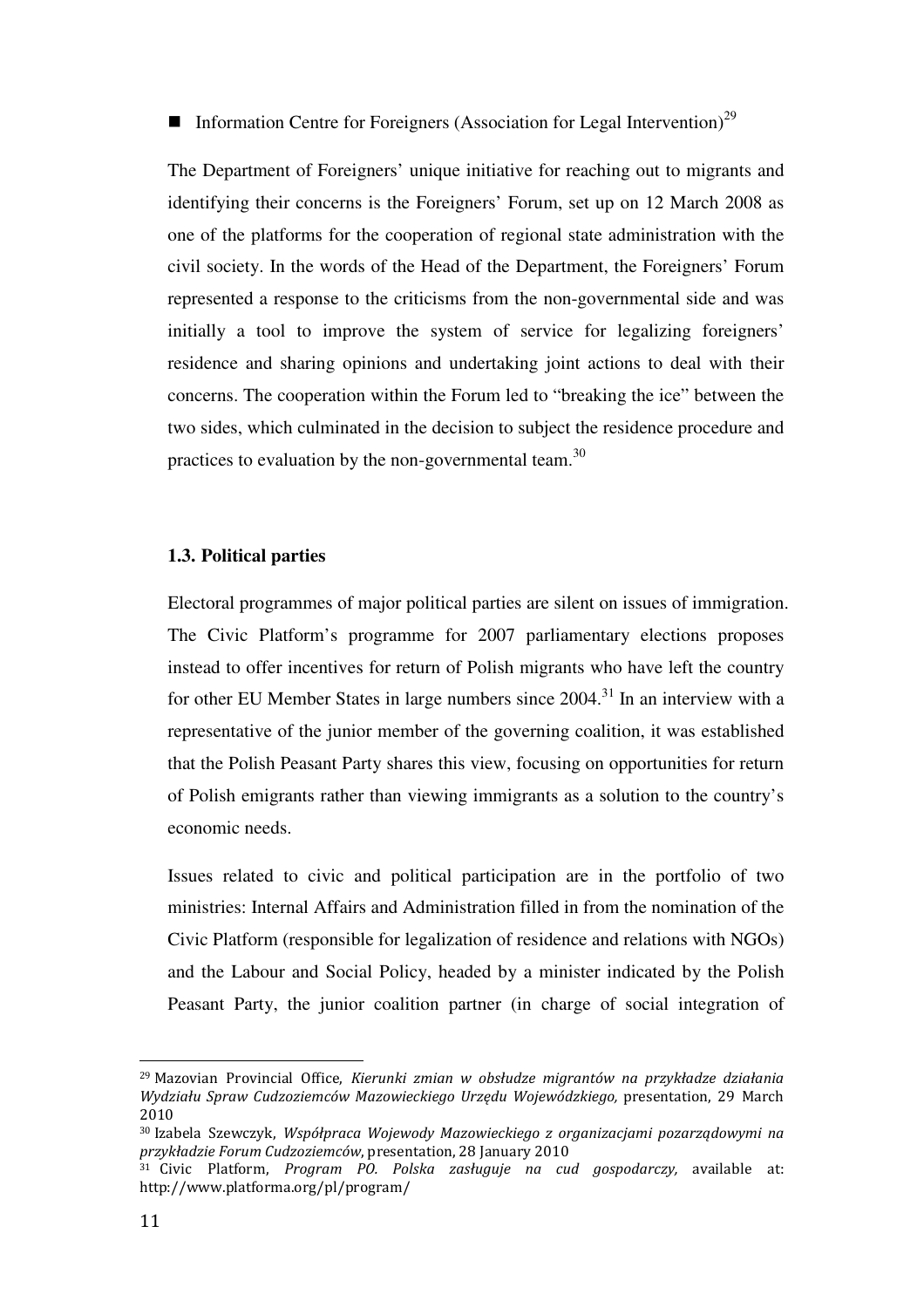migrants). Political parties are also represented in parliamentary committees, which initiate and review pertinent legislation: the Sejm's Committee for Administration and Home Affairs and the Senate's Committee for Human Rights, Rule of Law and Petitions.

Interviews were conducted in April 2011 with three representatives of the governing coalition in these committees—two deputies (one from the Civic Platform and one from the Polish Peasant Party) and one senator representing the Civic Platform.

The interviewed politicians recognized that the issue of the presence of migrants in the Polish society was still marginal in the political debate in Poland. However, they did not agree on the question of openness of the Polish political elite towards participation of immigrants in political life—in general, they saw citizenship as the prerequisite for full participation (that was especially pronounced in the case of a representative of the Polish Peasant Party). They noted the perception of immigrants as "guests" especially among local-level politicians and officials, who in their view preferred to "solve local matters on their own". Politicians of Civic Platform saw the national level as a more promising for inclusion of naturalized migrants in the political life. They referred to the fact of having a naturalized member of Parliament of African origin as a sign of their own openness to the political participation of immigrants.

In politicians' general opinion, the media do not provide adequate picture of migrants or opportunities for their greater participation in political life. They agreed that the coverage concentrated on sensational news or individual cases often highlighting instances of conflict. In their view, the media often took note of individual migrants' problems (especially in cases of procedures of legalization of residence or order to leave towards migrants of Polish origin or with established ties to Poland) and were sympathetic towards their plight, but did not look at the issue in a more general, systemic manner. One member of the Parliament found the coverage to be out of touch with the general social sentiment, claiming that the media outlets were often foreign-owned and tended to be more liberal on the issue than the general sentiment would indicate.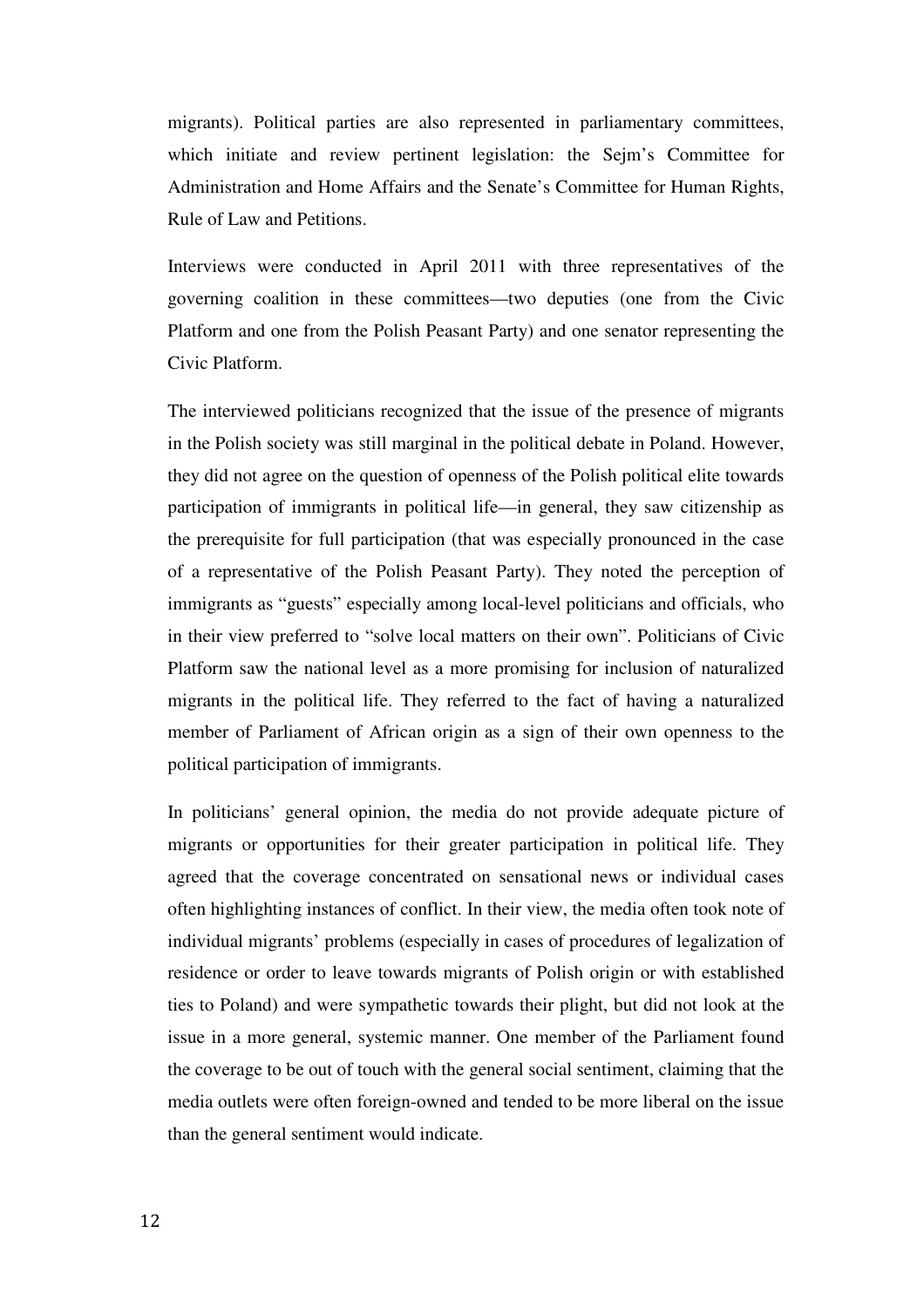The politicians did not perceive provincial offices, responsible for legalization of migrants' residence, to be sufficiently active in providing guidance to foreigners interested in participation in civic and political activity. As one respondent stated the offices "perform their duties" but do not go beyond that. The low visibility of state structures was confirmed by the fact that none of the respondents could give any specifics about the operation of the European Fund for Integration of Third Country Nationals—one of them did not hear anything, while the two others only knew that it existed.

The politicians found their meetings with foreigners relevant and primary forms of involving immigrants in enforcing their rights. In fact, they pointed to awareness raising as a priority for activities of the EFI and other forms of assistance as they found individual initiative of migrants to establish themselves in the labour market and society as the crucial aspect for their activation. Only one representative of the Civic Platform saw its party supportive of granting voting rights to immigrants while two other politicians found this to be premature.

#### **1.4. European Fund for the Integration of Third Country Nationals**

A recent study on the effectiveness of measures facilitating labour market and social inclusion of migrants in European assistance programmes in Poland notes a key role that the European Fund for the Integration of Third Country Nationals has come to play in stimulating migrants' participation in public life and in building platforms for communication between the state and migrants.<sup>32</sup> It is a relatively small fund (allocation for Poland was 1,209 thousand EUR in 2007, rising to 2,159 thousand in 2009, is scheduled to reach 2,460 thousand in 2011 and 3,311 thousand in 2013); however, it is designed to go beyond questions of labour market activization and individual skill upgrading, characteristic of most activities within the much-larger European Social Fund. As the study notes:

<sup>&</sup>lt;sup>32</sup> Piotr Kazmierkiewicz, Country report on ESF measures enhancing the labour market and social inclusion of migrants and minorities, European Commision 2011 (forthcoming)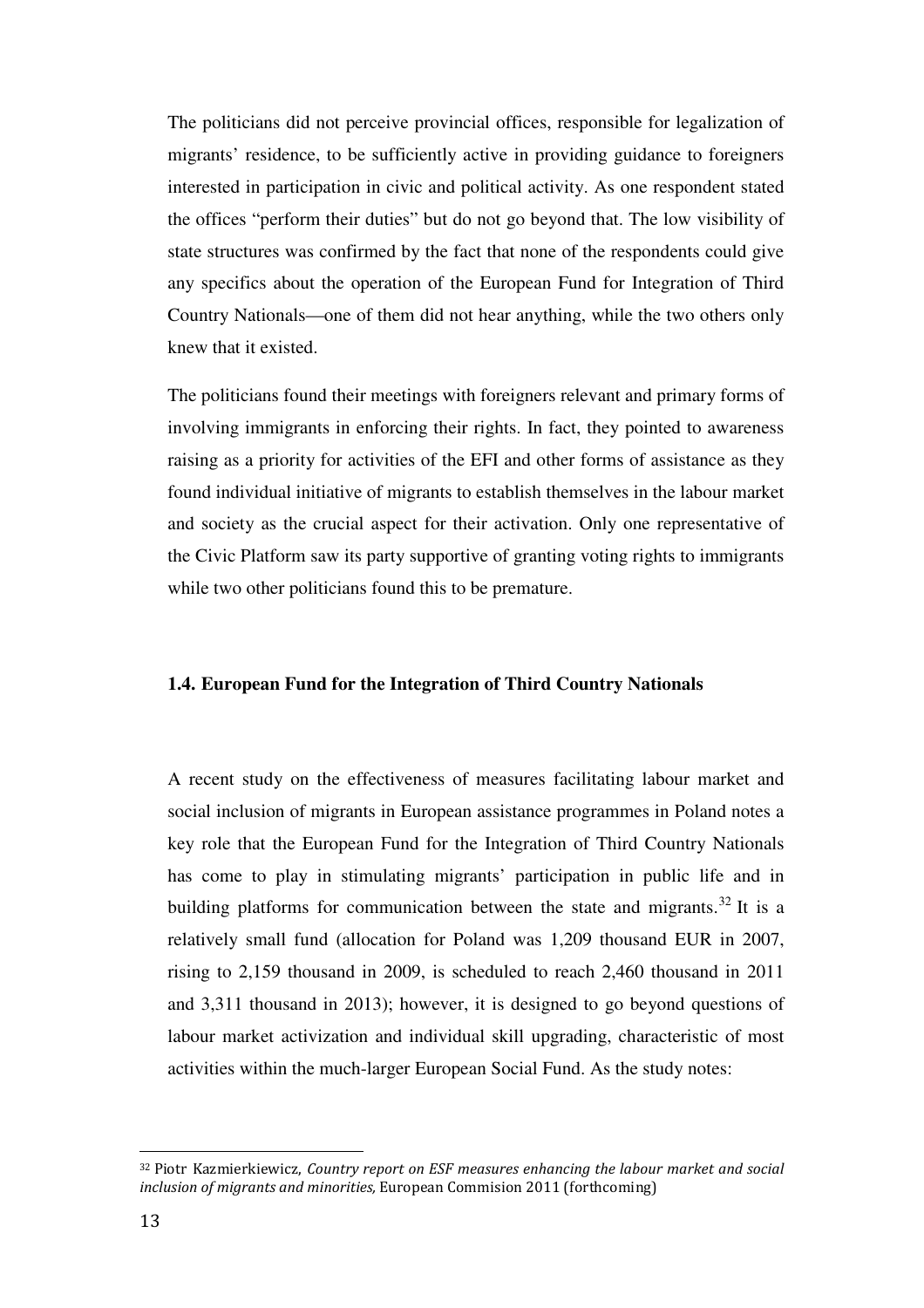"Prior to the launch of EFI and Human Capital OP, meetings were held between Ministry of Labour and Social Policy and Ministry of Regional Development to ensure that the two programmes were complementary yet did not overlap in terms of areas of support. EFI goes beyond questions of social and economic welfare of migrants, addressing needs of state policy in more comprehensive terms. (…) Many of the projects, approved in the first call of 2007, concentrated on the establishment of foundations of state admission and integration policy and on bringing down cultural barriers between newcomers and the host society. Some project activities were designed to serve as models for future state policies or to build competence of migrant associations for engaging in dialogue."<sup>33</sup>

Significant shifts could be observed in the allocation of resources to various EFI measures in annual programmes. Over 90 per cent of the allocated funds in 2007 went to activities targeting third-country nationals (60%), the host society (18%) and sustaining intercultural dialogue (13%). By 2009 the share of these allocations dropped to 69% and in 2010 it was planned to amount to 54%. In turn, a growing share of resources was diverted to the construction of an institutional system (11%) in 2009 and planned 14% in 2010) and research into the situation of migrants and their integration needs (14% in 2009 and 18% in 2010). A new development was the allocation in 2010 of around 10% of resources on strengthening of international cooperation.<sup>34</sup>

More detailed information on the types of activities financed by the Fund has been provided by the Managing Authority for years 2007 and 2008. The projects in this early period rarely addressed issues of public participation. In 2007 among measures aimed at bulding intercultural dialogue, two projects had as their objective establishment of platforms of cooperation through meetings between Polish authorities, NGOs and migrants' associations. It was recognized that the primary objective was to "persuade immigrants to take part in organized actions". In 2008, a project establishing the National Platform for Cooperation for

<sup>33</sup> Ibid., p. 50.

<sup>34</sup> Eliza Przetak, Europejski Fundusz na rzecz Integracji Obywateli Państw Trzecich na lata 2007- 2013 w ramach programu ogólnego "Solidarność i zarządzanie przepływami migracyjnymi", presentation, Ministry of Labour and Social Policy, available at: http://dialog2008.pl/UserFiles/File/E\_Przetak.pps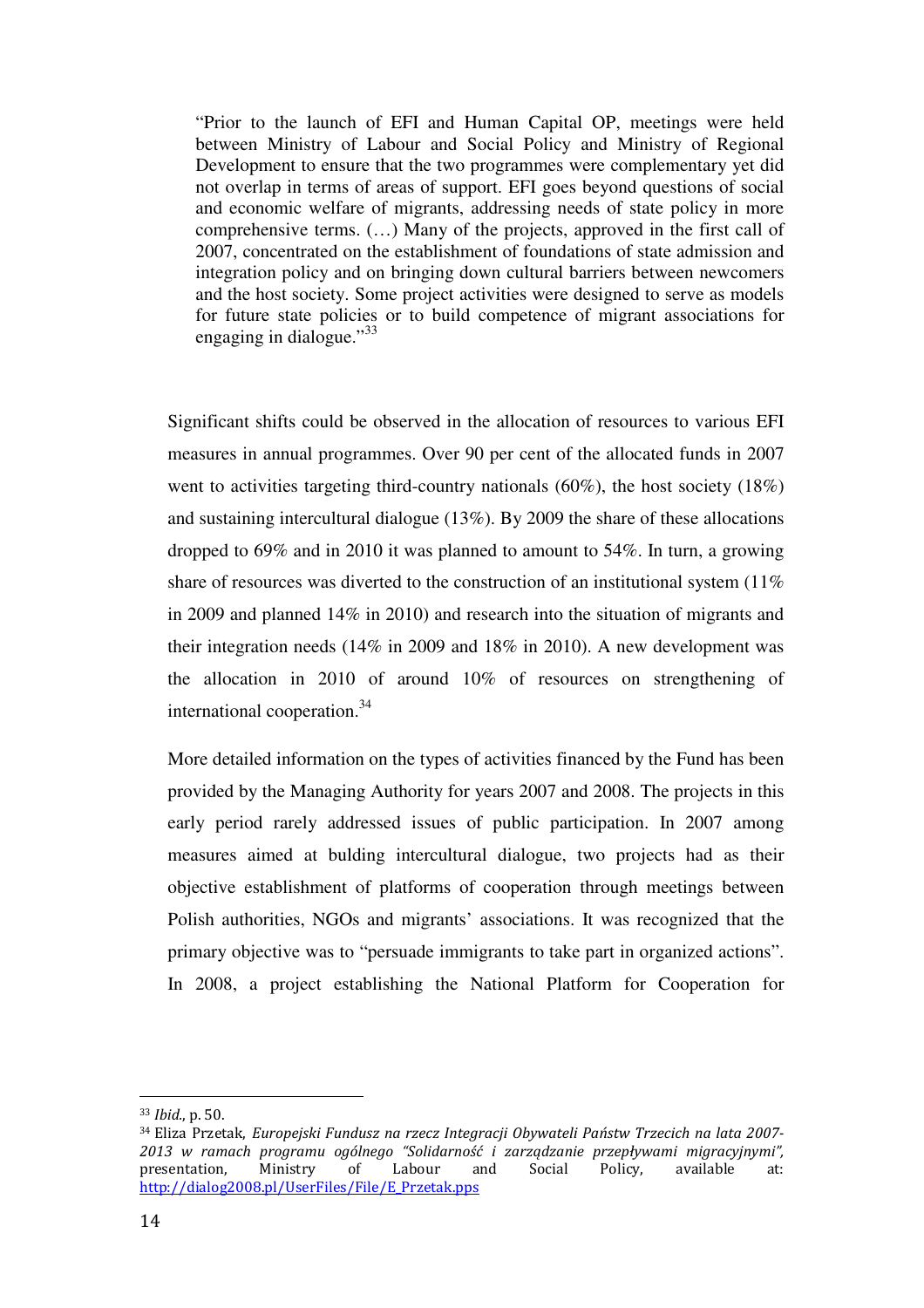integration was established, aiming to ease interaction between migrants and public institutions responsible for providing services to immigrants.<sup>35</sup>

The shift towards support to institutionalization of relations between migrants and the state bodies has been acknowledged in an interview with the Fund officer. In her view, the Fund despite its small scale is visible as it has generated interest among both NGOs assisting migrants and immigrant associations. Although issues involving migrants are still not among key priorities in the overall activity of the Ministry of Labour due to the low numbers of migrants, the Fund has played an important role of serving as a "laboratory" of various methods of integration and in the official's view was open to exploratory ideas from the applicants. When asked whether a broader debate on immigrant issues would be conducive to integration, the official concluded that it was unrealistic to expect such debate at a stage which in the general opinion of experts and officials was still very early.

#### **2. Immigrants' political participation: view from inside**

The following section is a summary of four interviews. One was conducted with a representative of a Polish NGO acting for third country nationals and the remaining three were with representatives of immigrant organizations, out of which two offer their assistance to Ukrainian nationals and one to immigrants from Africa. Due to limited information gathered during these interviews, our research was extended to include expert opinions on political and civic participation of immigrants.

#### **2.1. Activities of NGOs for and on behalf of migrants**

The situation of the NGO sector in Poland is unique. Polish non-profit organizations dealing with migration issues have been more active than immigrant ones in representing immigrant interests during the debate on new migration policy and in promoting immigrant activism while - simultaneously - conducting research on

<sup>35</sup> Final Reports on Implementation of the Annual Programme (EFI) 2007, 2008, Implementing Authority for European Programmes, Warsaw.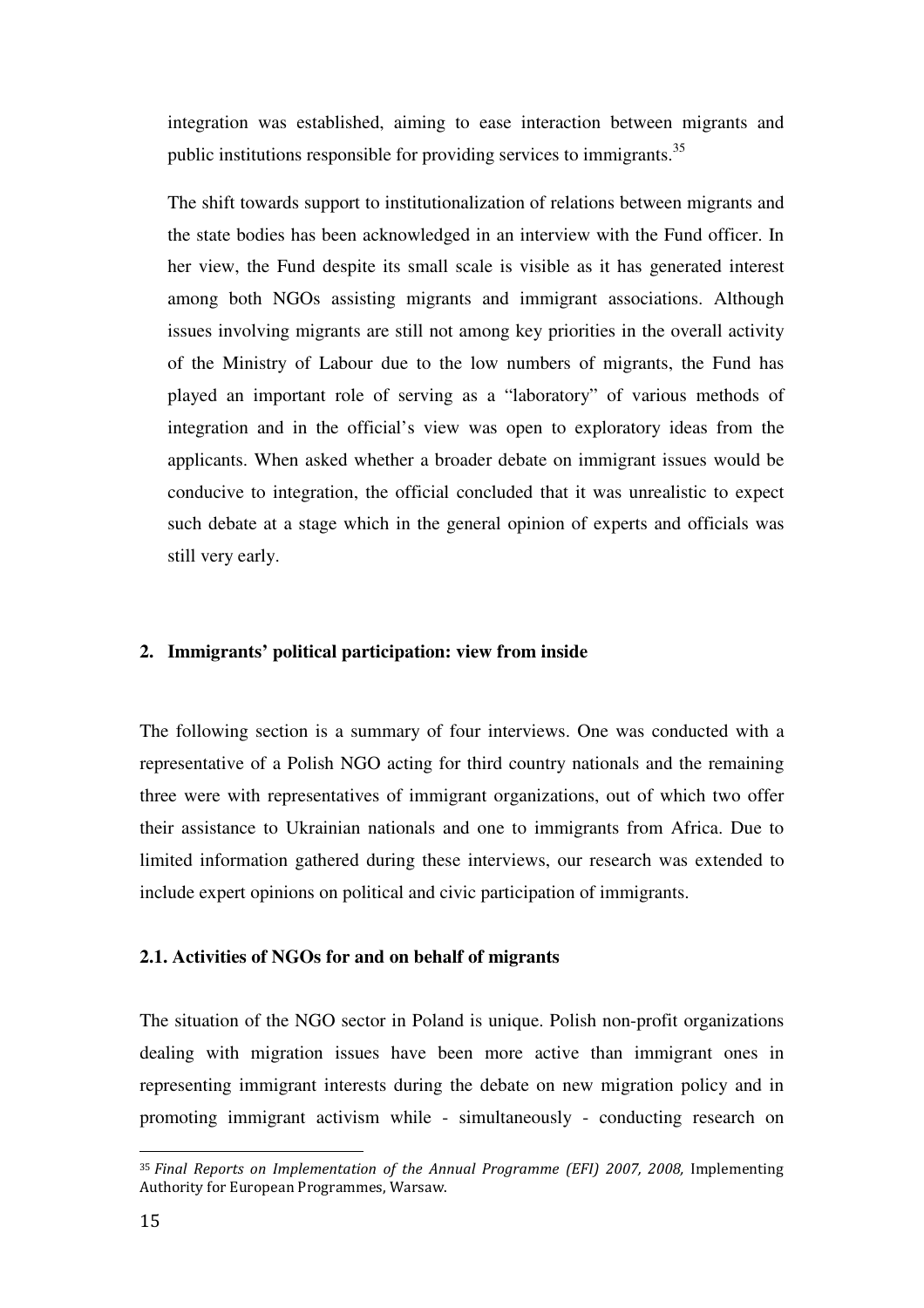migration and engaging in raising the host society's awareness of migration-related issues. Immigrant organizations focus mostly on providing direct legal and material assistance to their clients and also organize various cultural events intended for minorities and host society members.

Polish organizations do not have predefined target groups among third country nationals; many of them focus, however, on refugees, among other reasons due to the nature of their situation and needs. They cooperate with volunteer migrants, but mostly employ Poles.

The majority of immigrant organizations have been registered relatively recently; in the past they functioned informally. Among these organizations, a greater specialization may be observed, i.e., their actions are orientated towards their own ethnic group, e.g., Vietnamese or Ukrainian.

The small number of immigrant organizations is caused by various factors associated with the specificity of working in the NGO/third sector and the position of immigrants in Poland. Working for an organization was described as very hard, mostly due to lack of financial resources. It involves investing "*a lot of energy and determination (…) people cannot afford it*." In the case of immigrants, a complicated legal situation regarding legalizing residence additionally impedes engagement in an NGO. The insecure labor market situation is also a factor. As a result, leaders remain informal and the actions undertaken by many organizations remain part-time (volunteer), realized in non-working hours. Consequently, it is difficult to break this vicious circle – due to not having stable funding, immigrants cannot devote their time to the organization, which results in a low success rate in raising funds, low effectiveness, and inability to professionalize their activities. This is why the migrant environment is not cohesive, "*everybody acts without regard for others*," and building any cooperation platform is hindered.

Immigrant organizations have not developed a structure for consulting their target groups. As one of the interviewees said: "*It is an ongoing process;*" it happens through face-to-face contacts. Employees of one of the researched organizations *reach out* to their target group and try to form relationships with migrants, e.g., at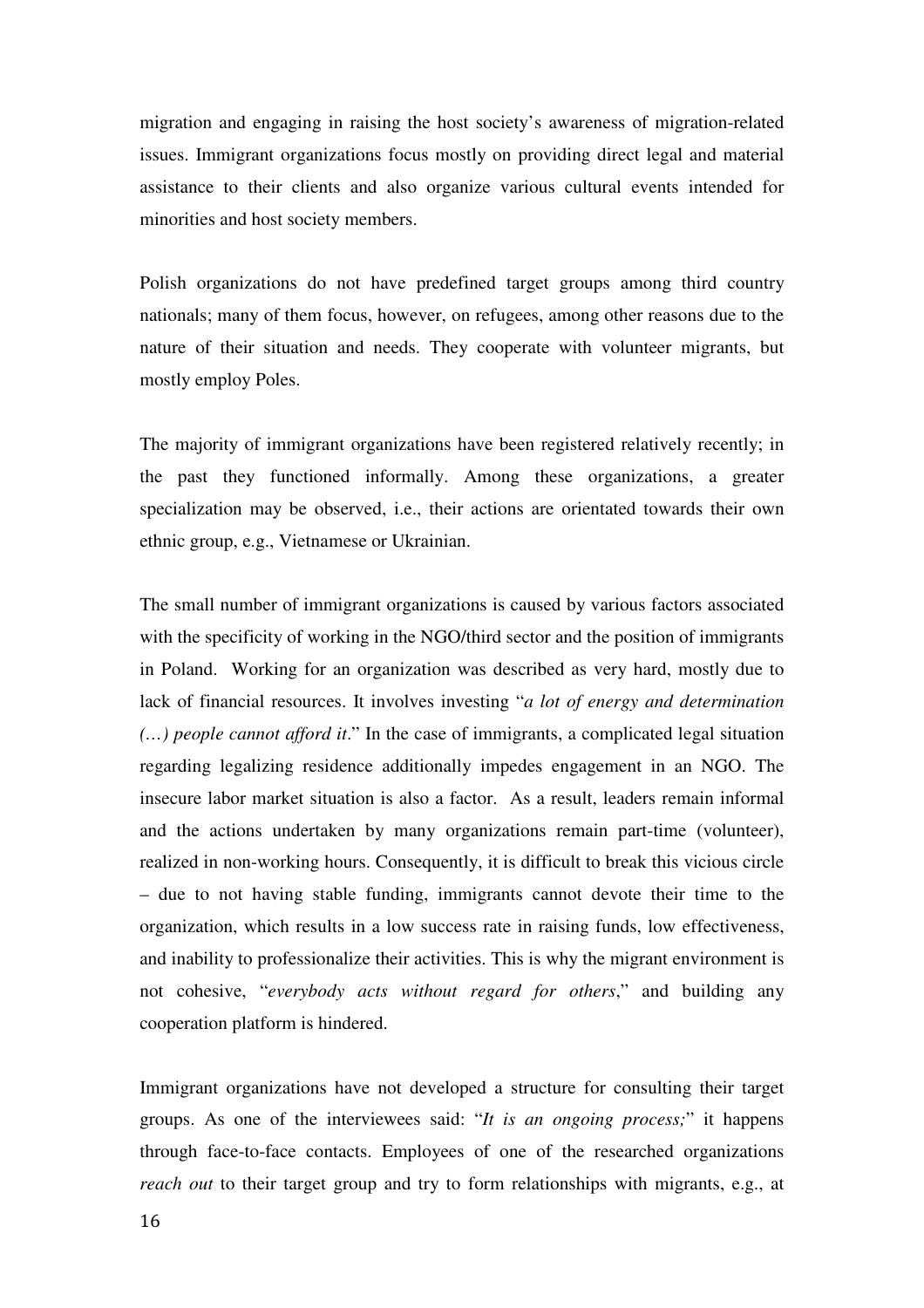bazaars and markets. Attempts to introduce a formalized way of conducting consultations with African immigrants have been made; during meetings an analysis of needs and possible solutions to problems was conducted. The overall selfevaluation of this attempt was not satisfactory, however. As stated by the head of this organization: "*They lack trust and it is not a priority for them. Work is the most important for them. This comes down to individual conversations with those who are more engaged and proactive.*"

The general self-evaluation of the effectiveness of performed actions is positive. Interviewed persons recalled many events undertaken in order to sensitize the host society members to migration issues, petitions signed and demonstrations organized concerning the legalization of residence issues, and participation in public debates. These actions, as stressed by the organizational leaders, do not make use of financial resources and are civic in nature.

#### **2.2. Experience with and effectiveness of EFI**

One researched immigrant organization independently managed a project supported by funds from the European Fund for Integration of third-country nationals (EFI) and another one participated in a project as a social partner. Although none of the aforementioned projects were in fact focused on political and civic participation, in the case of the organization directing its actions at immigrants from Africa, carrying out the project by itself has significantly increased its organizational potential to represent the interests of the target group.

The most often recalled positive example of an action aimed at promoting immigrant activism was an EFI grant for the International Organization for Migrations (IOM) for a project titled "Active and competent. Migrants in civic society" aimed at developing civic society competences of members of immigrant organizations mostly through a cycle of seminars and workshops. Thanks to the support of the IOM, it was possible to establish several migrant organizations.

According to experts involved in EFI evaluation, the majority of projects conducted by immigrant organizations (Armenian, Chinese, and Vietnamese) list among their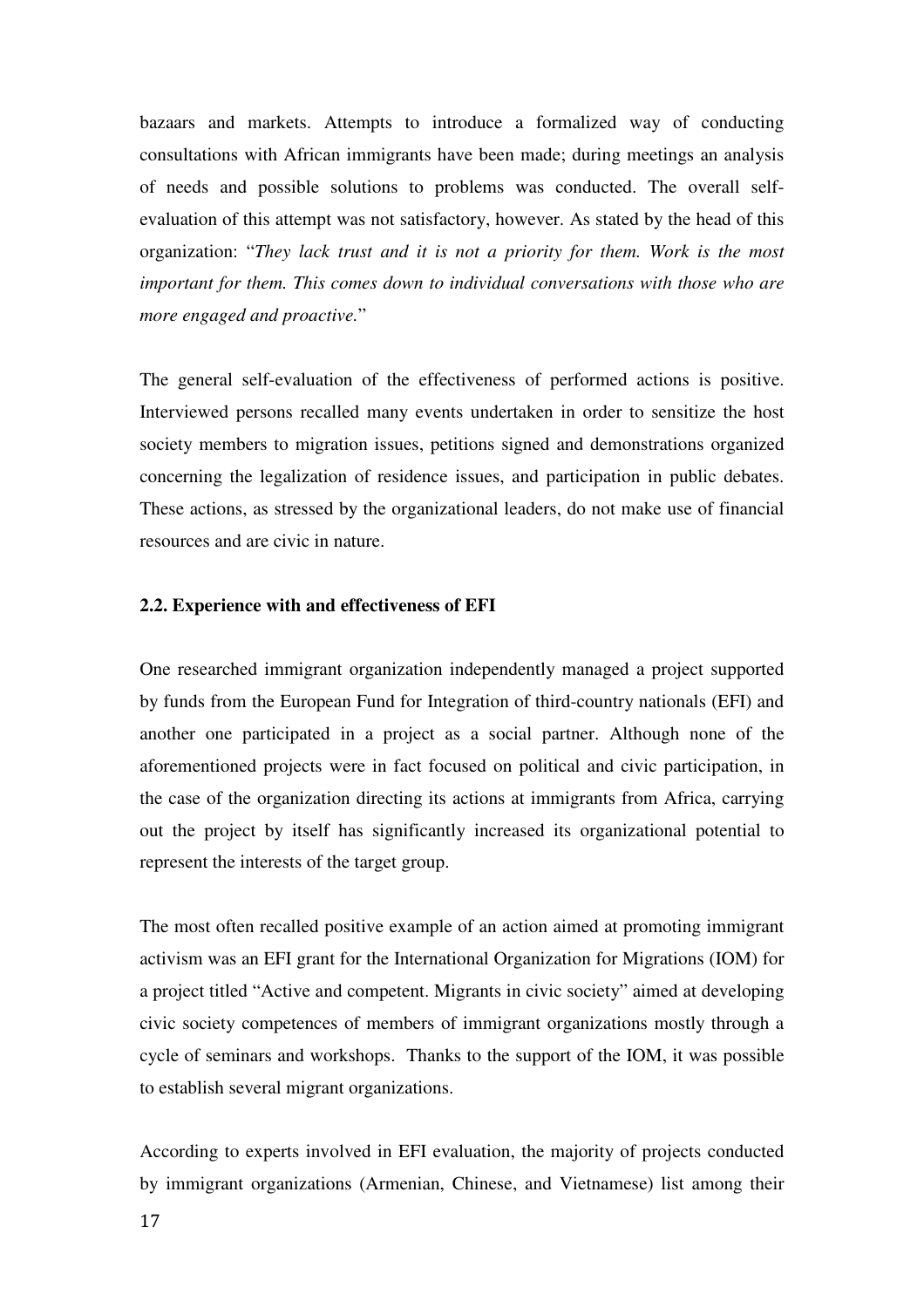objectives increasing civic participation. These objectives do not include forming coalitions or lobby groups - which would be premature according to expert opinions but rather focus on supporting reaching out from their own minority group and participating in local community activities.

#### **2.3. Barriers to and interest in political participation**

According to the researched organizations, Polish authorities do not see a need to promote immigrant activism. The authorities are not interested in issues associated with integration, only in migration politics understood as labor market access and border control. The organizations' representatives stress, however, that the NGOs/third sector, including immigrant organizations, is being consulted more and more often. During interviews, meetings at the Ministry of Labor and Social Policy, Immigrants Forum, and consultations during the "Multicultural Warsaw" project were given as examples. According to the interviewees, much work is still required so that such a dialogue can have satisfactory outcomes. As stated by a respondent: *They expect us to go to them because they do not look for us. But when you go to them, when you find them… my experience with them is positive.* 

Polish administration offices do not provide adequate information about residence and work permit procedures, according to interviewees. The same inadequacy exists regarding information on naturalization procedures - having that information would allow an immigrant to plan their stay in Poland appropriately. That is why, according to one respondent, "*immigrants often miss chances for a better status that guarantees more rights.*" No consulting for long-term residence planning is offered.

According to the interviewees, greater civic participation of immigrants is desired and necessary. Intercultural dialogue and meetings are very effective forms of civic engagement as they allow for exchanging opinions and getting to know each other. Moreover, some immigrants should be granted voting rights (just active, or both active and passive) at least in local elections. Immigrant participation in local elections would draw the attention of political parties to immigrant issues. Voting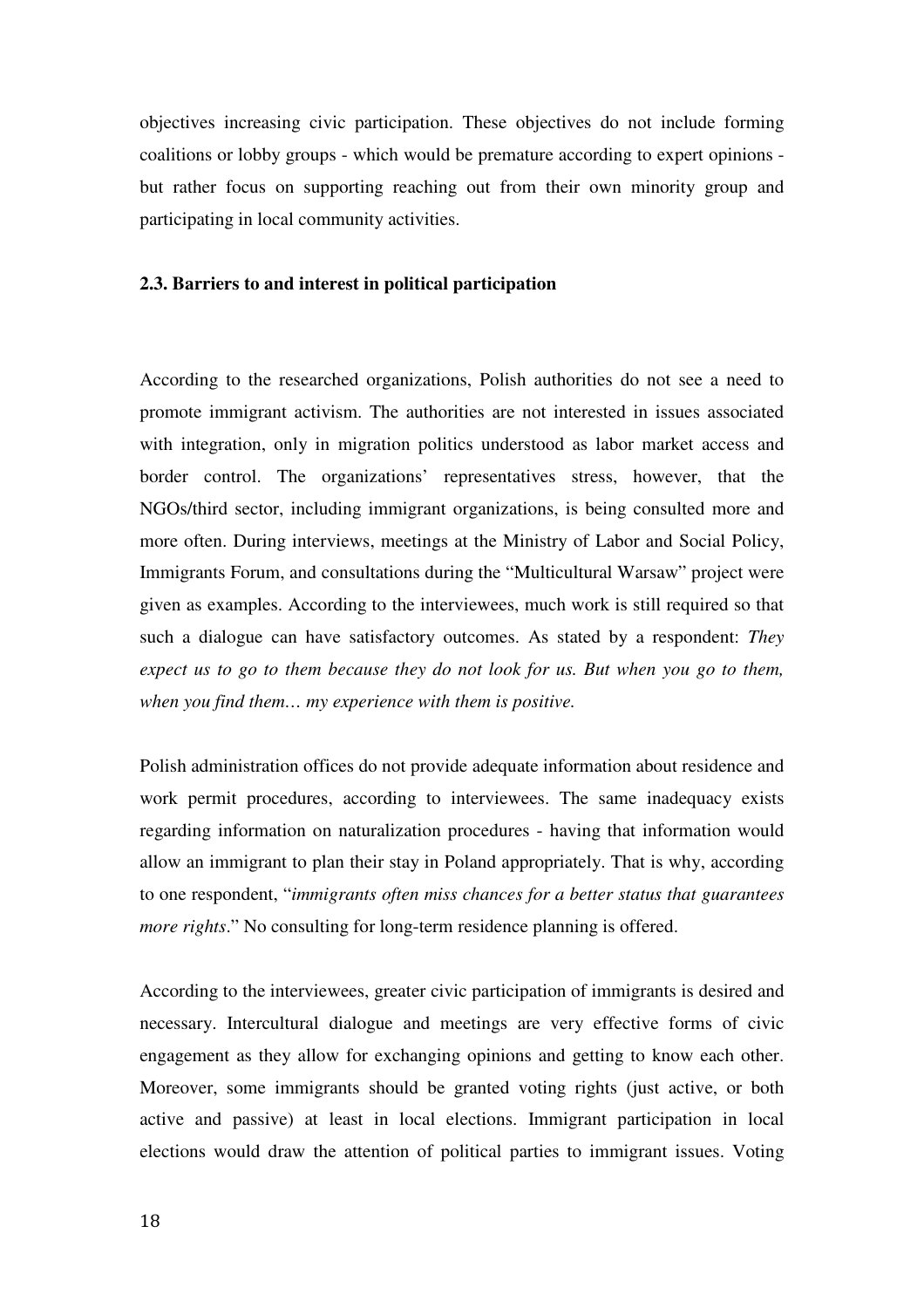rights, according to our respondents, should be granted to those who have lived in Poland for an adequately long time and understand the Polish reality.

Alternatively, the NGO sector should be supported in such a way "*that effective actions orientated towards (one's) own minority group become possible*." Immigrant organizations, in respondents' opinions, should have easier access to available funds, similarly to organizations representing ethnic and national minorities in Poland. The immigrant perspective would be better heard then: "*The goal is to be heard; to speak for ourselves in debates, like the one on whether the term "nigger" is ok, (...) These [our] voices are not heard (...) Until a person who is really involved speaks out, the discussion is pointless, i.e., abstract and theoretical*."

#### **2.4. Relations with political parties**

Due to the total exclusion of immigrants (third-country nationals) from participation in elections, an assessment of the openness of political parties to political participation of immigrants is very limited. In general, according to the respondents, SLD is the most open to migration issues, followed by PO. "*(...) Surely, SLD is more open than PIS, they are the elite that is more tolerant than the others. But PO is also a liberal party that is open.*""(...) We do say that PIS is a bit more closed, but I think that *there just was no time to talk to them and present them with some sort of a program that we want to pursue."* Politicians with a Ukrainian background have met with immigrants from Ukraine. The President's Cabinet has also been more interested in migration issues recently.

One meeting with immigrants organized by a political party was recalled. Its objective (as stated in the invitation) was to make contact with the immigrant minority and to present an SLD presidential candidate with the most pertinent difficulties they face in Poland. The mere fact of organizing such a meeting was viewed positively, even though – as noted by the participants – politicians were not sufficiently familiar with migration issues. As one respondent put it: "*It is not clear why such a meeting was called. Unless they simply wanted to look like a modern European party*." This superficial interest in migration issues has also been noted by interviewed experts, according to whom these behaviors are ill-thought out copying of European clichés.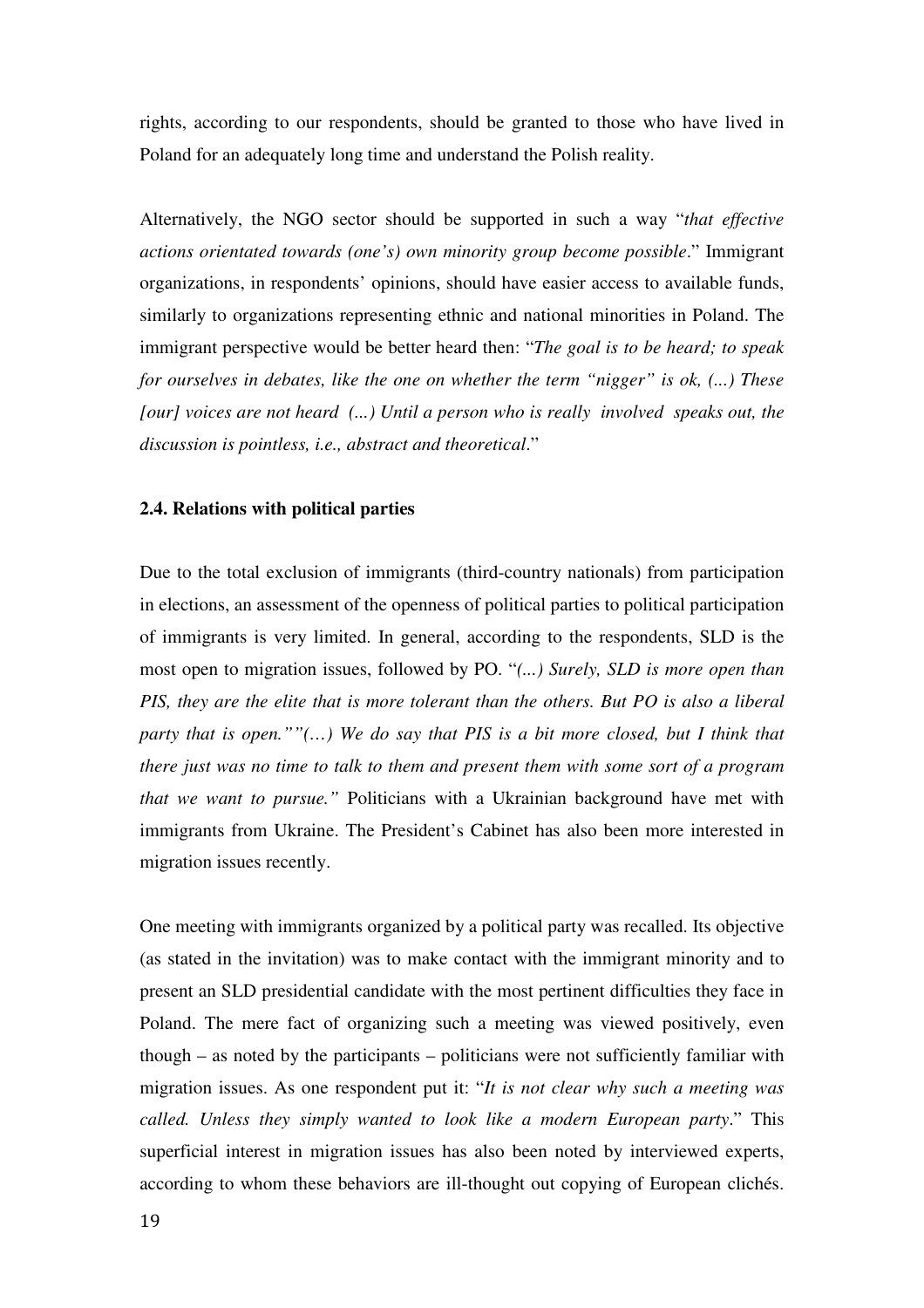Another positive example of a dialogue with local authorities provided by immigrants referred to a Warsaw suburb with a high number of Ukrainian inhabitants.

## **2.5. Migrants in media discourse**

Media coverage on migration is mostly limited to extreme crisis stories, for instance, issues related to legalizing stay. All interviewees stressed, however, that the coverage is becoming more objective over time. The results of research on the image of foreigners presented in the Polish media support this opinion. According to the results, 66% of all researched texts from the year 2009 were neutral. .

Issues related to political and civic participation are not present in the media, according to the respondents. As one immigrant summarized: *"(...) Has any politician, any party, or any presidential candidate ever presented any ideas on what to do with immigrants? None. (...) immigrants do not exist."* Sports news is where foreigners were mentioned most often. Also, news on the state and host society's attitudes towards newcomers was plentiful. In this news, immigrants were presented as victims of either unclear, overly complicated, and sometimes absurd bureaucratic procedures, or of criminal – mostly racially motivated –  $\arctan 36$ .

 $\overline{a}$ <sup>36</sup> I. Jóźwiak, J. Konieczna-Sałamantin, M. Tudorowski, *"Bez cudzoziemców byliby*ś*my ubo*ż*si". Wizerunek obcokrajowców na łamach polskiej prasy, (Without foreigners we/society would be poorer. The immigrant image in the Polish media.* Instytut Spraw Publicznych (The Institute of Public Affairs) 2010.